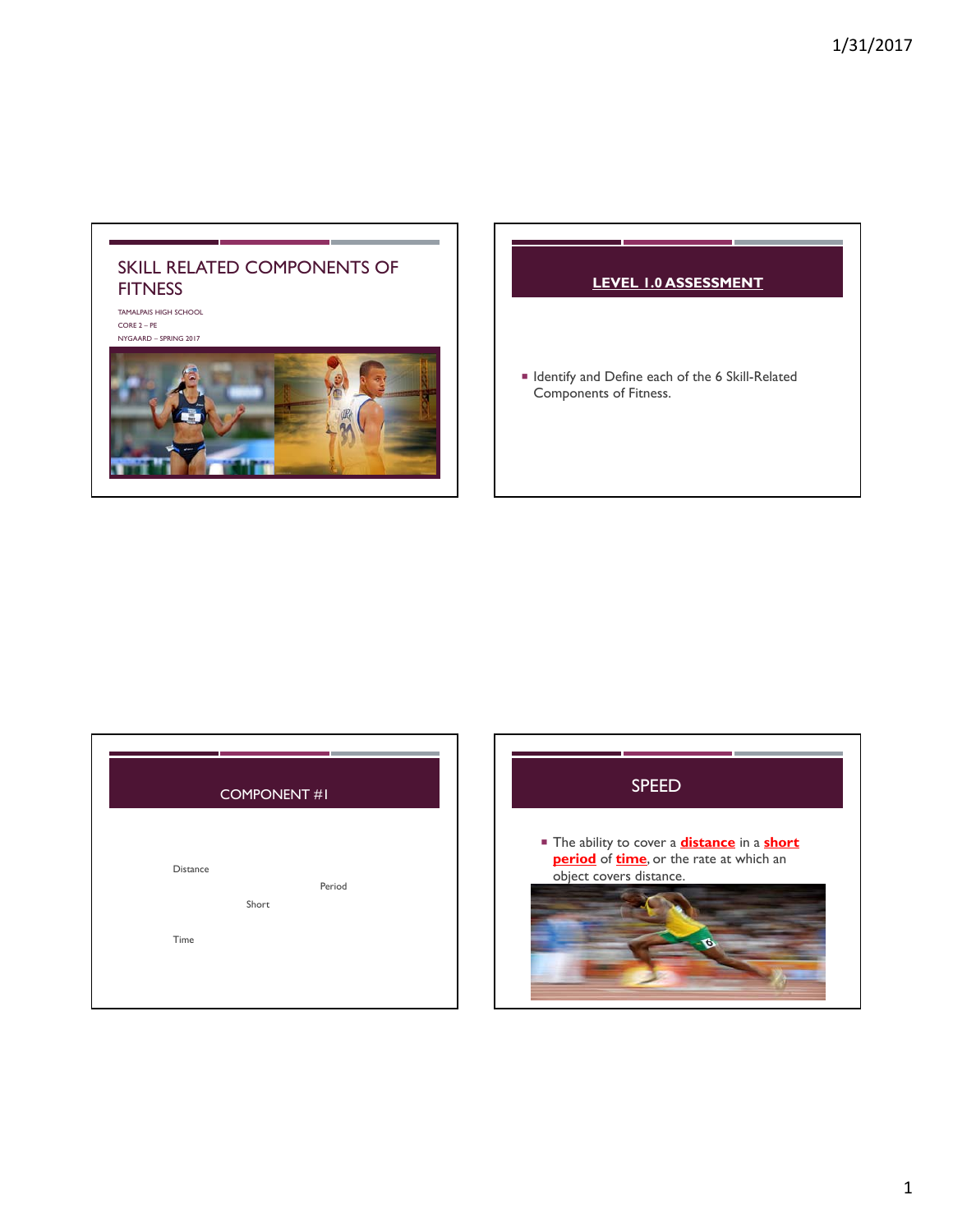| Control           |
|-------------------|
|                   |
|                   |
| Direction         |
| Change<br>Quickly |
| Body              |
| Movement          |
|                   |
|                   |



| <b>COMPONENT #3</b> |             |        |  |  |
|---------------------|-------------|--------|--|--|
|                     |             | Senses |  |  |
|                     | Integration |        |  |  |
| Body                |             |        |  |  |
|                     | Parts       |        |  |  |
|                     |             |        |  |  |
|                     |             |        |  |  |

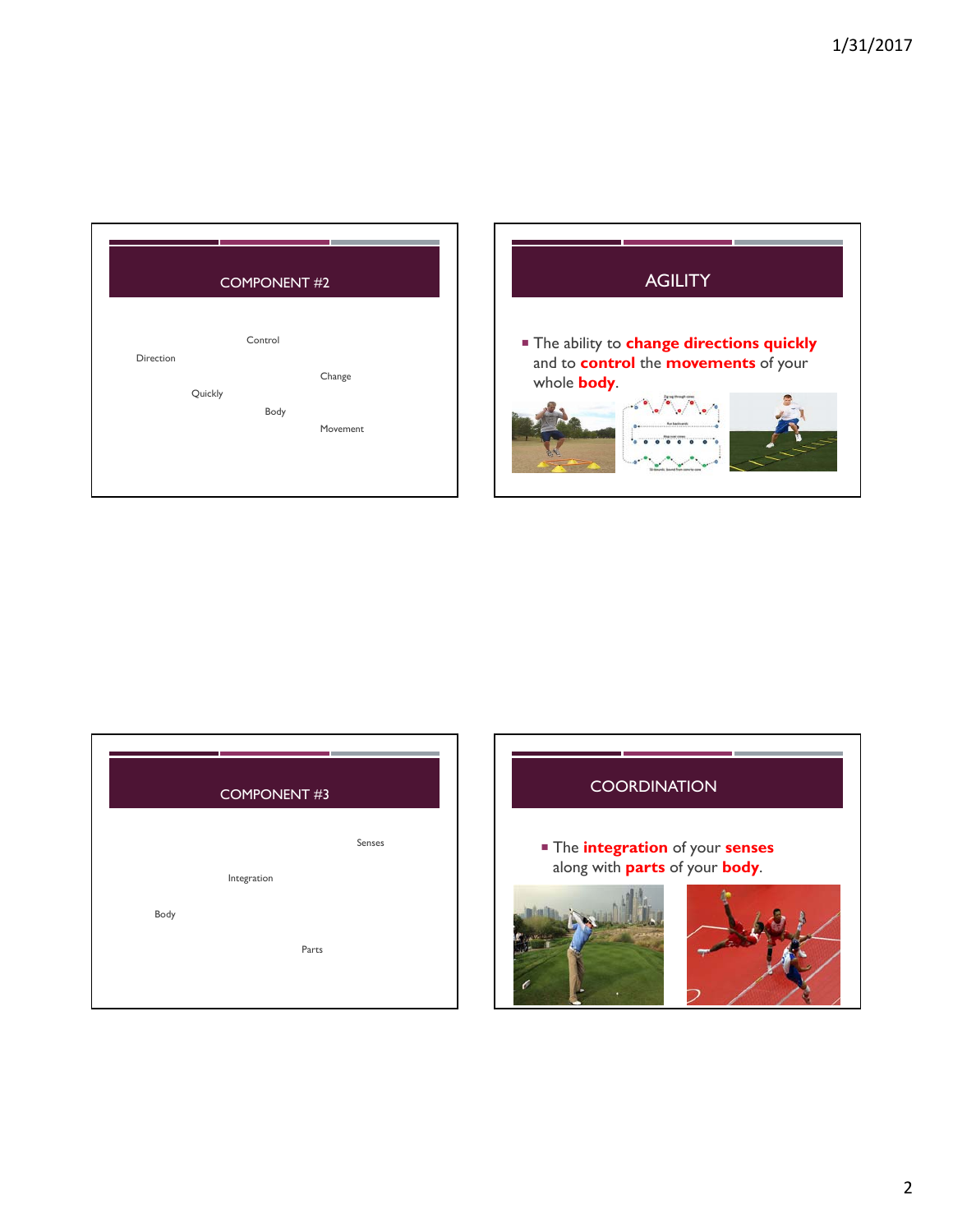|      |        | <b>COMPONENT #4</b> |  |
|------|--------|---------------------|--|
|      |        | React               |  |
| Time | Signal | Senses<br>Movement  |  |
|      |        |                     |  |

| <b>REACTION TIME</b>                                                                                   |
|--------------------------------------------------------------------------------------------------------|
| The amount of <b>time</b> it takes to start a<br>movement once your senses signal the<br>need to move. |

|         | <b>COMPONENT #5</b>                                 |
|---------|-----------------------------------------------------|
| Posture | Maintain                                            |
|         | Upright<br>Movement/Standing Still/Riding Something |
|         |                                                     |